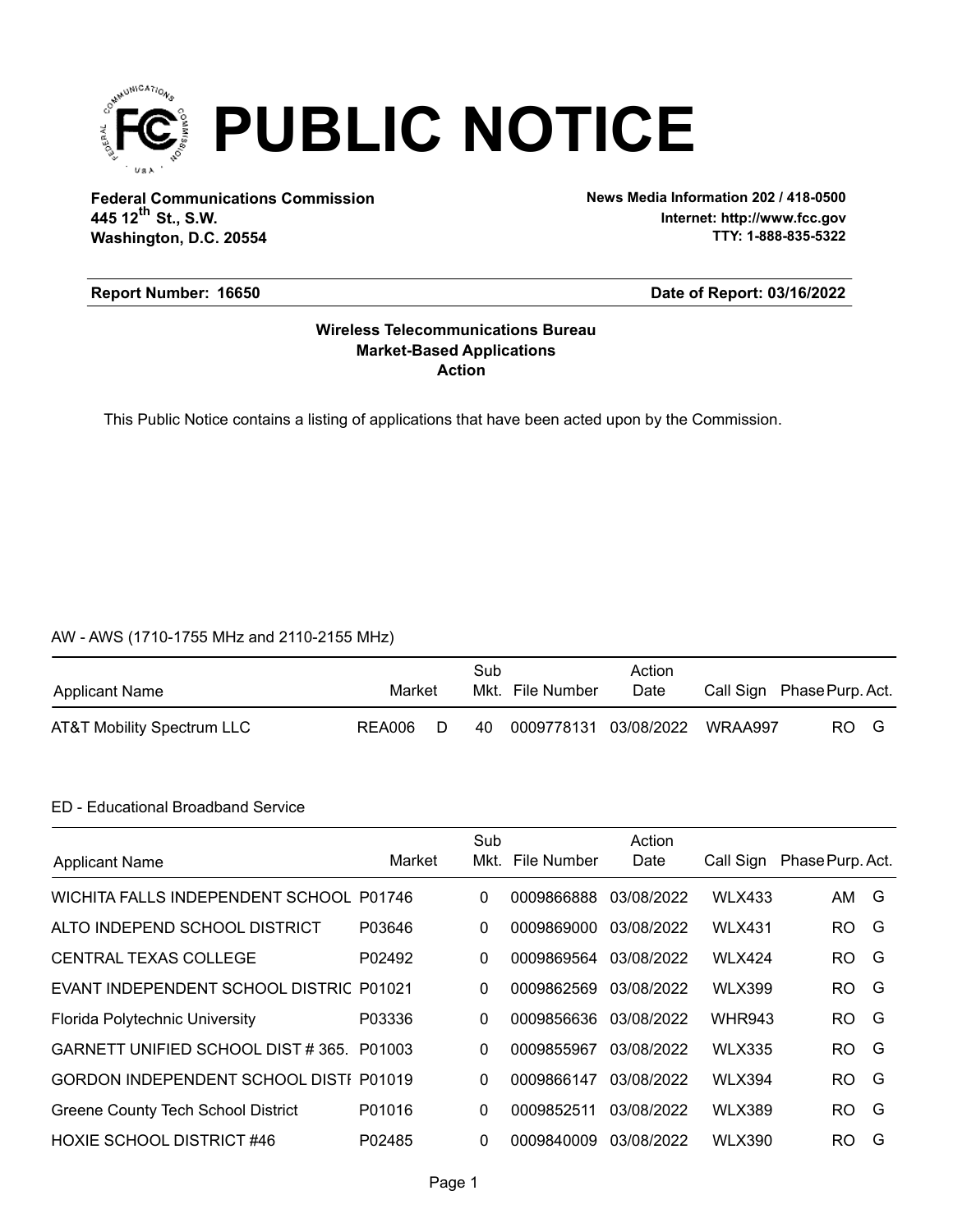## ED - Educational Broadband Service

|                                                      |        | Sub          |             | Action     |               |                  |   |
|------------------------------------------------------|--------|--------------|-------------|------------|---------------|------------------|---|
| <b>Applicant Name</b>                                | Market | Mkt.         | File Number | Date       | Call Sign     | Phase Purp. Act. |   |
| Mississippi Authority for Educational Televis P02490 |        | 0            | 0009841134  | 03/08/2022 | <b>WLX414</b> | RO.              | G |
| Mississippi Authority for Educational Televis P01026 |        | 0            | 0009841087  | 03/08/2022 | <b>WLX413</b> | <b>RO</b>        | G |
| Mississippi Authority for Educational Televis P02488 |        | 0            | 0009840864  | 03/08/2022 | <b>WLX408</b> | RO.              | G |
| Mississippi Authority for Educational Televis P01029 |        | 0            | 0009841262  | 03/08/2022 | <b>WLX419</b> | RO.              | G |
| MISSISSIPPI AUTHORITY FOR EDUCATI( P02888            |        | 0            | 0009841310  | 03/08/2022 | <b>WLX420</b> | <b>RO</b>        | G |
| North American Catholic Educational Progra P02507    |        | 0            | 0009868999  | 03/08/2022 | <b>WLX525</b> | RO.              | G |
| North American Catholic Educational Progra P00270    |        | 0            | 0009867602  | 03/08/2022 | <b>WLX504</b> | RO.              | G |
| PUTNAM COUNTY SCHOOL DISTRICT                        | P00268 | 0            | 0009865921  | 03/08/2022 | <b>WLX443</b> | RO.              | G |
| RANGER INDEPENDENT SCHOOL DISTF P03366               |        | 0            | 0009839767  | 03/08/2022 | <b>WLX395</b> | <b>RO</b>        | G |
| <b>Rector School District</b>                        | P03365 | 0            | 0009840003  | 03/08/2022 | <b>WLX388</b> | <b>RO</b>        | G |
| Views on Learning, Inc.                              | P01043 | 0            | 0009858227  | 03/08/2022 | <b>WLX453</b> | RO.              | G |
| Views on Learning, Inc.                              | P01031 | $\mathbf{0}$ | 0009858163  | 03/08/2022 | <b>WLX423</b> | RO.              | G |

WY - 700 MHz Lower Band (Blocks A, B & E)

| Applicant Name                      | Market |   | Sub      | Mkt. File Number      | Action<br>Date |         | Call Sign Phase Purp. Act. |  |
|-------------------------------------|--------|---|----------|-----------------------|----------------|---------|----------------------------|--|
| Puerto Rico Telephone Company, Inc. | CMA091 | B | $\Omega$ | 0009403865 03/08/2022 |                | WONI293 | AM<br>G                    |  |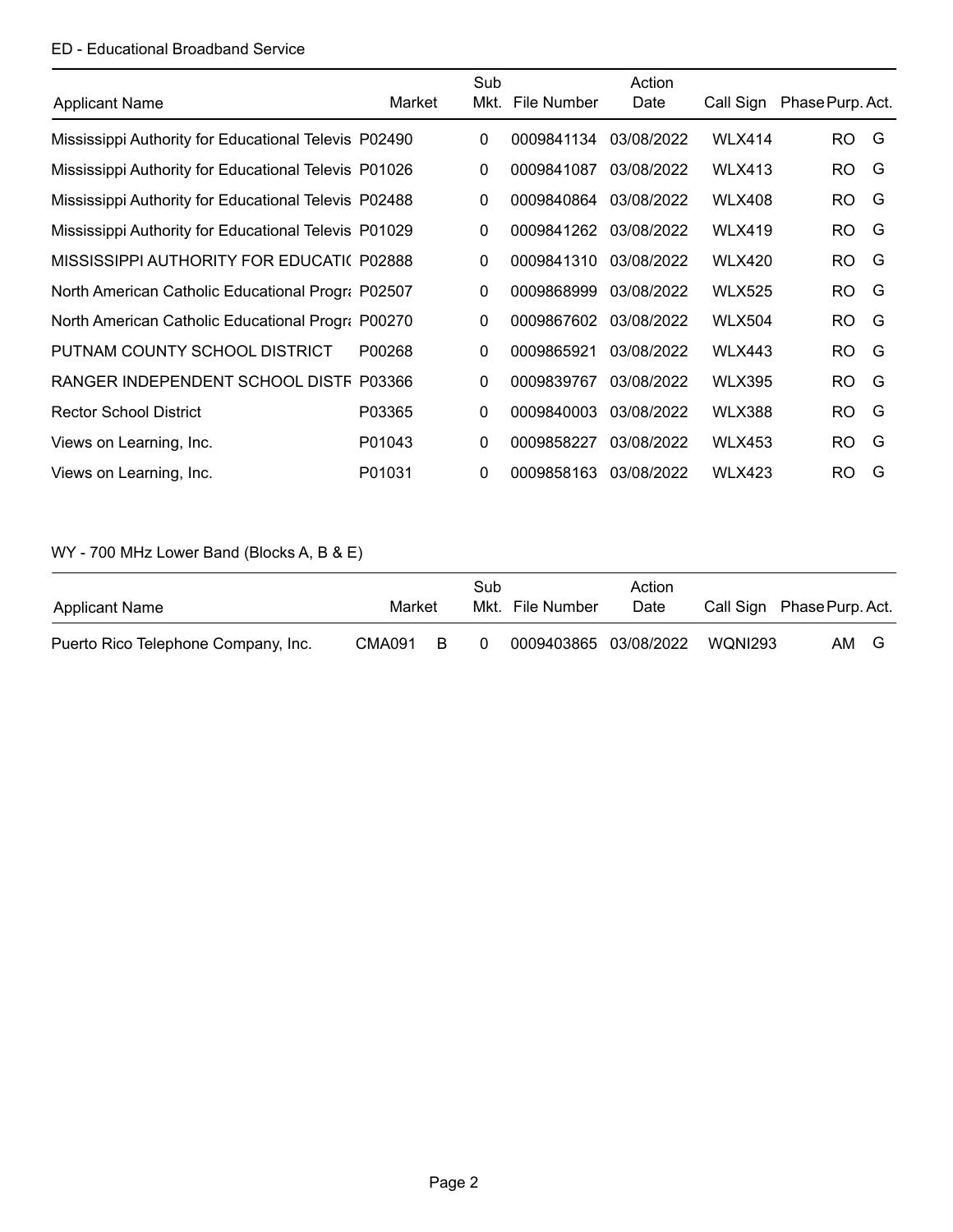| <b>Applicant Name</b>                    | <b>Market</b> | <b>File Number</b> | <b>Action Date</b> | <b>Call Sign</b> | Purp      | Act. |
|------------------------------------------|---------------|--------------------|--------------------|------------------|-----------|------|
| <b>Channels</b>                          |               |                    |                    |                  |           |      |
| Native Village of Unalakleet             | TL0273        | 0009166810         | 03/15/2022         | WRPT589          | AM        | G    |
| Channels 1, 2 and 3                      |               |                    |                    |                  |           |      |
| Skagway Village (dba Skagway Traditional |               |                    |                    |                  |           |      |
| Council)                                 | TL0365        | 0009168915         | 03/15/2022         | WRPT592          | <b>NE</b> | G    |
| Channels 1, 2 and 3                      |               |                    |                    |                  |           |      |
| Alaska Tribal Spectrum                   | TL0502        | 0009204989         | 03/15/2022         | WRPT585          | AM        | G    |
| Channels 1, 2 and 3                      |               |                    |                    |                  |           |      |
| Chilkoot Indian Association              | TL0506        | 0009205409         | 03/15/2022         | WRPT586          | AM        | G    |
| Channels 1, 2 and 3                      |               |                    |                    |                  |           |      |
| Chilkoot Indian Association              | <b>TL0488</b> | 0009206385         | 03/15/2022         | WRPT587          | NE        | G    |
| Channels 1, 2 and 3                      |               |                    |                    |                  |           |      |
| Native Village of Igiugig                | TL0513        | 0009209216         | 03/15/2022         | WRPT588          | AM        | G    |
| Channels 1, 2 and 3                      |               |                    |                    |                  |           |      |
| Nikola i Villa ge                        | <b>TL0558</b> | 0009210454         | 03/15/2022         | WRPT591 AM       |           | G    |
| Channels 1, 2 and 3                      |               |                    |                    |                  |           |      |

# **ED – Educational Broadcast Service – Tribal Lands\_\_\_\_\_\_\_\_\_\_\_\_\_\_\_\_\_\_\_\_\_\_\_\_\_\_\_\_\_\_\_\_\_\_\_\_\_\_\_\_\_\_\_\_\_\_\_\_\_\_\_\_\_\_\_\_**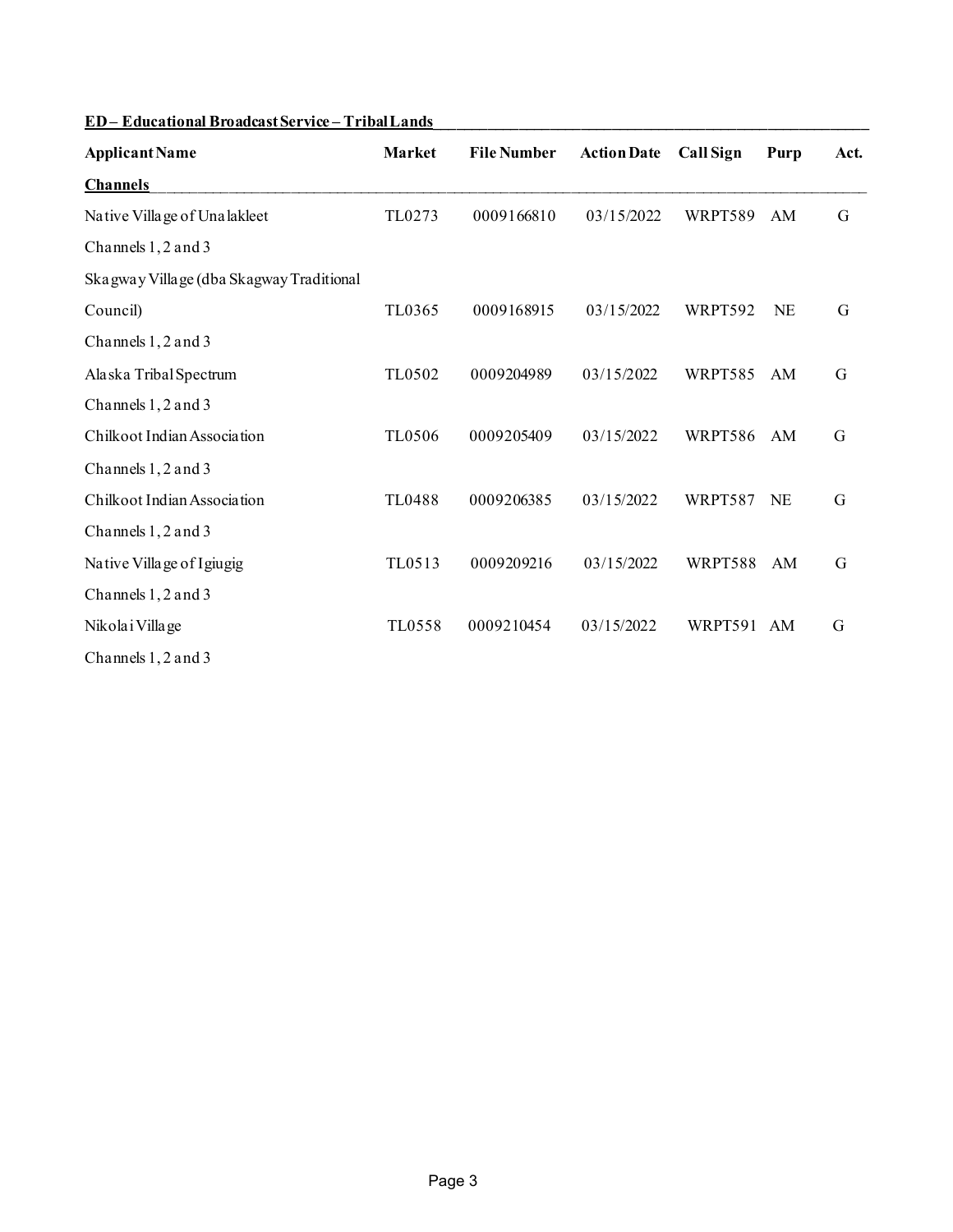BR – Broadband Radio Service

| Applicant Name | Market        | Sub<br>Mkt | File Number | <b>Action Date</b> | CallSign | Purp. | Act. |
|----------------|---------------|------------|-------------|--------------------|----------|-------|------|
| NSAC LLC       | <b>BTA463</b> |            | 00098823871 | 01/24/2022         | WRHZ202  | RO.   | G    |

<span id="page-3-0"></span><sup>1</sup> This renewal only (RO) application for Special Temporary Authorization (STA) was granted to allow NSAC to continue to use Educational Broadband Service (BR) radio spectrum in the 2.5 GHz band within BTA463 (Watertown,NY) for an additional 90-days.